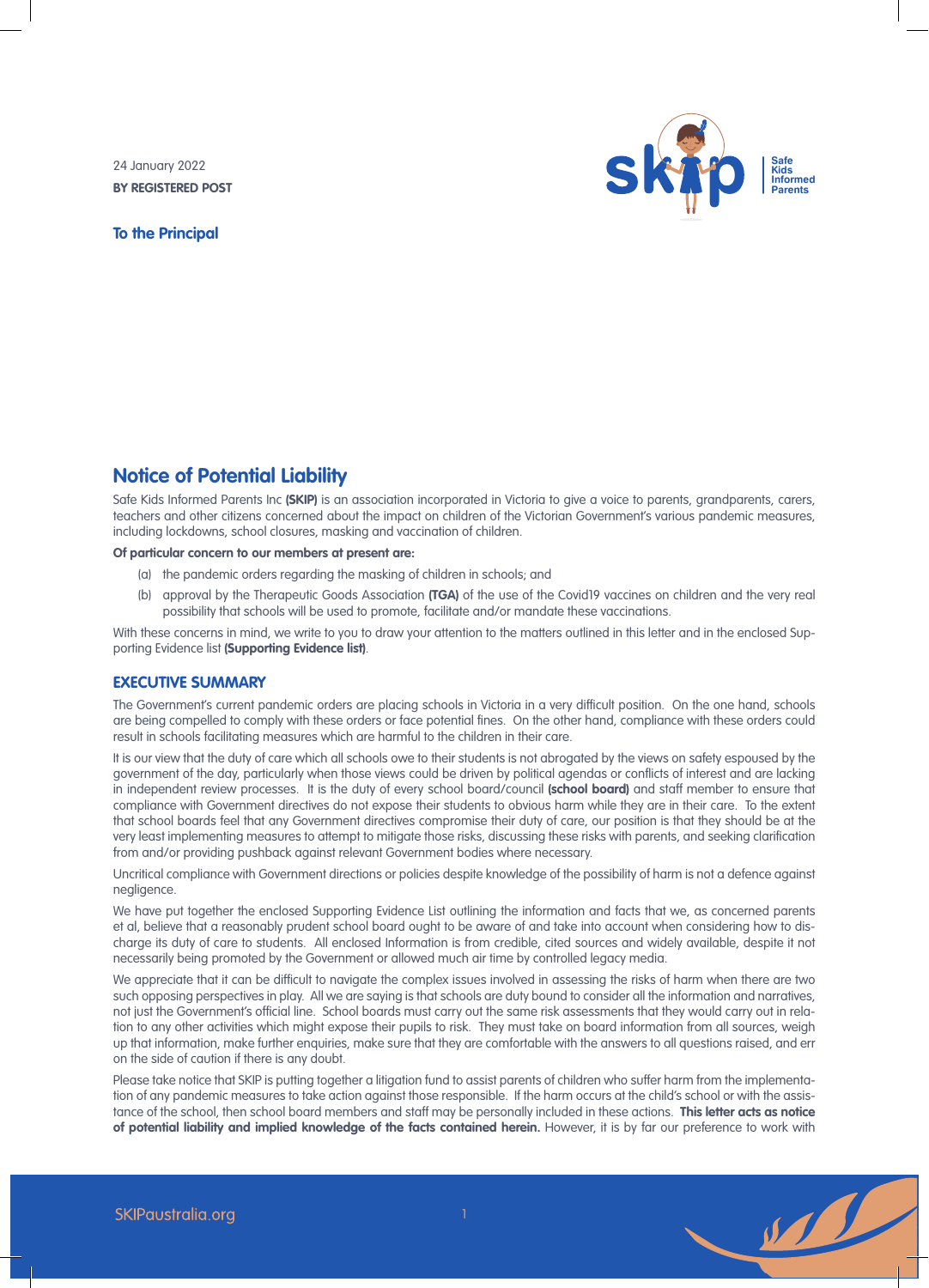schools to come up with ways of ensuring no children suffer harm in the first place, rather than to take action against them. We trust that we are all able to work together to achieve this, and to make the welfare of children foremost in the minds of Government bodies when they are dictating requirements that relate to them. Please read this letter with that spirit of our intention in mind. The following sets out why we believe that your school may be exposed to liability in relation to the Government's pandemic measures.

# **SCHOOLS' DUTY OF CARE**

As you are no doubt acutely aware, principals, teachers and other school staff owe a duty of care to students while they are on school grounds (and in some circumstances even beyond the school grounds). This duty of care is a strict, non-delegable duty requiring school staff to take reasonable steps to minimise the risk of reasonably foreseeable harm to students, both physical and psychological.

To the extent that harm to a student was reasonably foreseeable, it would not be a defence to liability for a school board or staff member to claim that they were simply complying with ministerial orders or Government guidelines.

Compliance with Government advice or ministerial order might be one factor that would be taken into account in assessing the liability of a school for negligence but it would certainly not provide a blanket excuse. It would merely be one aspect to weigh up against all the other circumstances such as foreseeability of harm to the child, the steps taken by the school to mitigate or minimise the risk, and the severity of the risk. Given the unprecedented nature of the current pandemic scenario and regulatory framework, it is our view that the courts would also consider the availability of other information which might suggest that the measures taken by the Government might be lacking in adequate oversight. Governments are not, after all, infallible.

# **PANDEMIC ORDERS**

It is worth noting that the pandemic orders issued by the Premier under the recent amendments to the Public Health and Wellbeing Act 2008 (Vic) are novel and:

- 1. have not been through the level of scrutiny and independent oversight that would normally precede the making of primary legislation, or even instruments such as safety standards;
- 2. have not been put through a process to ensure that they do not conflict with other laws, nor do they provide any exclusion of or indemnity from liability under other laws such as the Wrongs Act 1958 (Vic) or the tort of negligence; and
- 3. are not subject to any rigorous independent oversight or review, and neither is the advice of the Chief Health Officer (on which they are based).

Therefore, their validity and enforceability remain subject to legal challenges, which are likely to be numerous in the coming years as matters find their way through the court system.

The pandemic orders are also voluminous, complicated and revised with alarming frequency. While it is a difficult and sometimes full-time task to stay up-to-date with the requirements of the pandemic orders, it is imperative that school boards and staff ensure that they fully understand the legal basis of any measures they implement in their school. Relying upon an interpretation given to a pandemic order by the media or bureaucrats will certainly be no defence to negligence or the contravention of other laws. Even relying on the guidance of government bodies such as the Department of Education and Training **(DET)** is fraught with risk. The DET recently issued guidelines requiring the exclusion of unvaccinated parents and carers from indoor school premises – guidelines which were not, and still are not, supported by any pandemic order or former CHO direction – exposing schools which implemented the guidelines to potential liability under discrimination legislation.

Therefore, discernment and critical thinking are definitely required when implementing any of the pandemic orders. School boards should be:

- 1. applying robust risk management criteria and existing safety policies;
- 2. seeking ongoing independent advice; and
- 3. consulting widely

before seeking to implement any public health orders or related guidelines in the school environment. It is incumbent upon schools to push back against or at least seek clarification from relevant Government departments on any areas of concern with regards to pupil health and safety.

# **RISK TO CHILDREN OF COVID-19**

Before implementing Pandemic Orders, including the closure of schools and masking of children, or becoming involved in any vaccination program, it is our proposition that schools should first carry out the basic risk management exercise of weighing up the risks of harm against the potential benefits. In this regard, it must be borne in mind that the risks to children of serious outcomes from exposure to or infection with the Covid-19 virus are negligible. We draw your attention to Part 1 of the Supporting Evidence List for evidence supporting this fact.

With children being at low risk of serious outcomes from Covid-19, and all teaching staff now required to be vaccinated against the virus, the relative risks of Covid-19 infections in the school environment must be considered very low.

# **MASK MANDATES**

As at the date of this letter, the Pandemic (Movement and Gathering Order) 2021 (No.2) requires all children from Grade 3 and above to wear a face mask while in indoor spaces at school. Certain exemptions apply, including exemptions due to a physical or mental condition or disability.

 $\overline{2}$ 

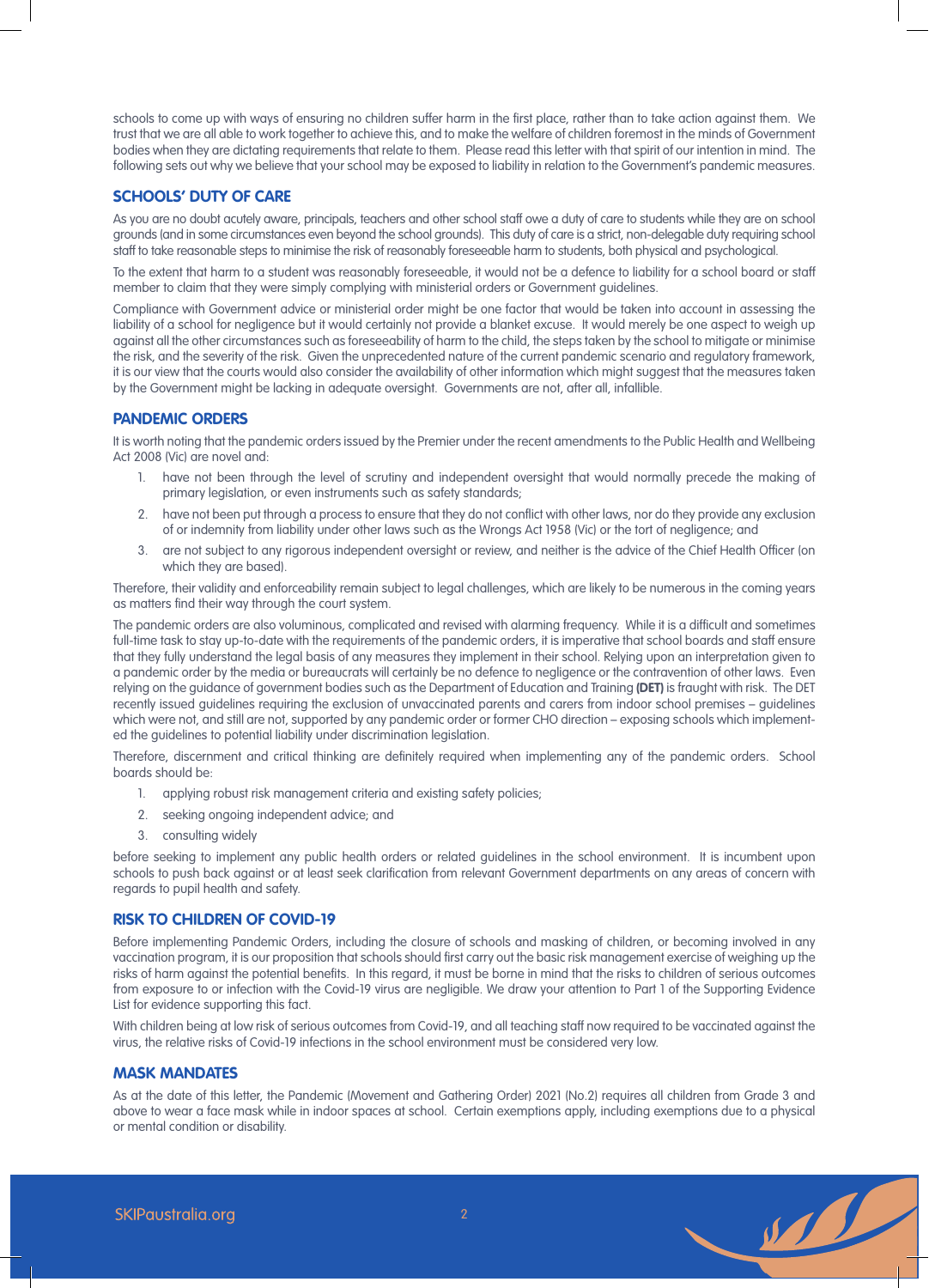This masking requirement raises a number of student welfare issues which should be at the forefront of the minds of all school staff. As well as being a matter of common sense that many children, especially young children, may struggle with this requirement to have a face mask covering their airways for hours on end while at school, there is also a plethora of evidence to suggest that masking can be detrimental to the health of children. A list of some of this evidence is provided at Part 2 of the Supporting Evidence List.

From this evidence, it should be clear that schools must, if they are to implement these orders, have robust procedures in place to mitigate the risks to students in their care.

Are staff being trained and procedures being implemented to ensure that, amongst other things:

- 1. masks are kept clean and changed regularly throughout the day;
- 2. each individual pupil is monitored for signs that they may be struggling with wearing a mask, including any drop in concentration levels, drowsiness or changes in behaviour; and
- 3. adequate breaks are provided to attempt to mitigate the adverse effects of masks as much as possible?

In addition to the obvious physical and psychological risks as outlined in the Supporting Evidence List, the masking requirement also presents a discrimination minefield which must be carefully managed to prevent the risk of psychological harm from bullying and teasing:

- are school staff aware of and equipped to ensure that students with mask exemptions are not victimized by other students or staff because of their disability?
- if schools require proof of exemption, how are privacy issues being addressed?
- how is the messaging regarding masks being delivered so that children do not become fearful of other children or adults without masks?

While the State Government's fixation with universal masking as a pandemic measure could give the impression that masking is a useful and effective way of minimizing the risk of Covid-19 exposure, thereby justifying the potential risks, this is actually far from the case. There is overwhelming evidence, both before and post the start of the current pandemic, to suggest that masking is of limited benefit in controlling the transmission of viruses. Some of this evidence is set out at Part 2 of the Supporting Evidence List. In addition to the evidence that Covid-19 generally is not a serious risk to children, this information makes it very hard to justify exposing children to any potential dangers, whether physical or psychological, of mandatory masking.

# **COVID-19 VACCINATIONS**

While schools have long been involved in child immunization programs and so may be inclined to view Covid-19 vaccinations in the same light, the undeniable fact is that the novel Covid-19 vaccines are sufficiently different as to warrant considerably more caution. The granting of provisional approval by the Therapeutic Goods Administration (TGA) of the Pfizer Cominarty vaccine for use in children age 5 and over and the Moderna Spikevax vaccine for use in children over the age of 12, does not change the fact that:

- 1. the Pfizer and Modern vaccines do not stimulate an immune response by introducing attenuated or inactivated pathogens into the body, as conventional vaccines do. Rather, they use novel mRNA technology which instructs the cells of the body to create a protein which then activates the immune system. This kind of vaccine technology has never been used in humans before;
- 2. there is simply no long-term safety data on the effects of this type of novel "vaccine" on adults, let alone on young children. Conventional vaccines have traditionally gone through decades of safety studies and scrutiny before being approved;
- 3. there is no evidence that the vaccine prevents infection or transmission of Covid-19. At best, the vaccine may reduce symptoms for those that take it. But given that symptoms are already mild in children, vaccinating them serves no legitimate purpose.

The TGA has granted rushed "provisional approval" of the Pfizer and Moderna vaccines (which is not the same as granting registration status to a vaccine and is dependent upon the submission of further information from ongoing trials of the vaccine, including post market surveillance) on the basis of the serious nature of the Covid-19 pandemic. However, as we have already explained, the seriousness of the disease in the context of children must be questioned.

The fact that other countries have seen fit not to approve the same vaccines for use on children in these age groups also raises an obvious red flag that the issue of safety of use on children is far from settled.

We refer you to Part 3 of our Supporting Evidence List for details of the experimental nature of the vaccines, questions over their safety and efficacy, and the risks to which young children and adolescents are exposed to from the mRNA vaccines.

It is irrefutable that there are risks to children from taking either of the provisionally approved Covid-19 vaccines. Where there are risks, there must always be choice and this choice is best made by a child's parents in consultation with their medical advisers. It is inappropriate for schools to attempt to influence this decision by promoting vaccination of students or facilitating / implementing the vaccination program. Any promotion of vaccination for students could ultimately, particularly in light of the information presented in the Supporting Evidence List, result in school boards being liable for any injuries resulting from vaccination.

The scope of liability for negligence is even greater given the complexity of the of issues of informed consent, parental consent and the vexed nature of whether so-called "mature minors" are able to give consent to medical procedures. We refer to Part 4 of our Supporting Evidence List for some information that should be taken into account in this regard. Schools would be well advised to stay out of this additional minefield.

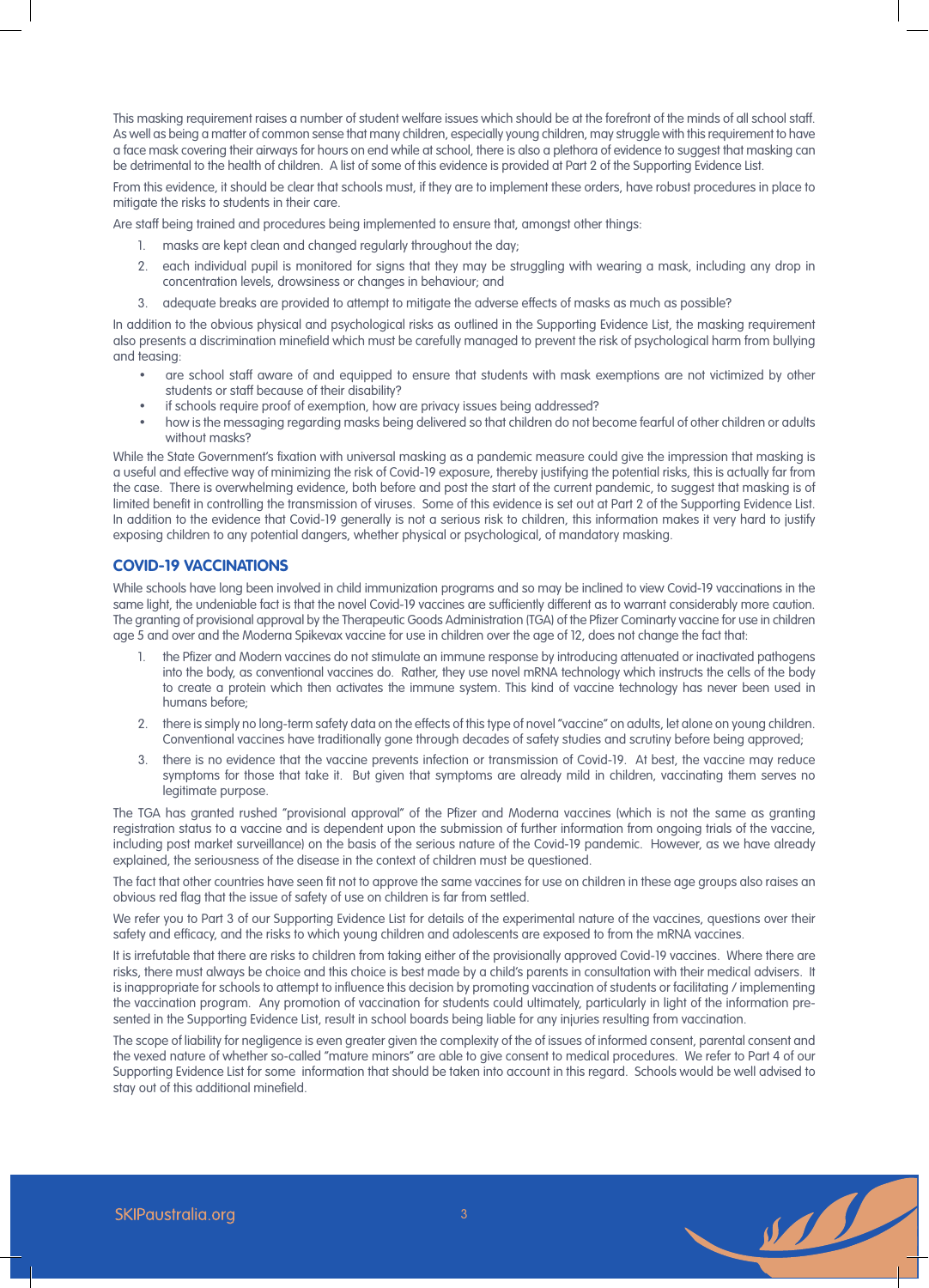Schools should also take care that:

- 1. they resist any push to make vaccination of students compulsory. In addition to the issues raised regarding negligence, the right to an education is a fundamental Human Right;
- 2. their obligations regarding privacy are complied with in relation to the private medical information of their students; and
- 3. policies and awareness campaigns are implemented to ensure that teachers do not:
	- a. promote vaccination in classrooms;
	- b. ask students for their vaccination status; or
	- c. engage in any fearmongering, bullying or harassment relating to vaccination status.

Sadly, we have already received reports of Point 3 above happening in some schools. Children should not be made to feel guilty for purportedly putting older people at risk and the potential harm from this kind of psychological abuse is immeasurable. As mentioned already, the available vaccines do not prevent transmission, so children should not be subjected to a medical procedure under the guise of "protecting others". The available vaccines only reduce symptoms, and older people around children who feel the need to protect themselves against serious Covid-19 symptoms can vaccinate themselves.

Schools generally pride themselves on promoting a culture that promotes positivity, acceptance, non-discrimination and non-segregation; a culture where the best interests of children come first and the protection of students from physical and psychological harm is paramount. These values should not be thrown out simply because of a virus that presents such a minor risk to children.

Finally, we encourage school boards to start asking questions and conducting their own risk assessments based upon all available data. Consideration of all the evidence – including that presented in the Supporting Evidence List, should be enough to make schools question the Government's mantra that vaccines are "safe and effective" for children and that side effects are "rare". Governments, governmental departments and regulatory bodies have been wrong, misguided, conflicted and/or corrupt in the past. It is not enough to simply rely on their assurances when the safety of children in your school's care is at stake.

# **SCHOOL CLOSURES AND LOCKDOWNS**

In the absence of compelling evidence of the need to vaccinate children against Covid-19, the Government message is often that vaccination of children is required to prevent further lockdowns and school closures, so that further interruptions to education can be prevented. In this regard it is important to bear in mind that lockdowns and school closures are caused by the Government, not by the virus. They are measures which are and always have been of nebulous benefit, in light of the low risks to children of Covid-19, but are even more so now given the availability of the vaccines for school staff who are concerned about classroom transmission. We refer to Part 5 of the Supporting Evidence List for further information about the lack of evidence supporting school closures and the potential detrimental effects of them on children's learning and mental health.

Furthermore, the Government's demonstration of achieving the benchmark of 90% vaccination of the adult population has not prevented implementation of further closures and lockdowns. We consider it incumbent upon schools to lobby the Government for an end to school closures and measures that cause potential developmental and psychological harm to children, rather than simply bowing to the Government's vaccination agenda.

# **CONCLUSION**

We encourage you, your School Board and staff to consider the information contained in this letter and enclosed Supporting Evidence List and to conduct your own enquiries and assessments about the safety of Government prescribed pandemic measures before implementing them in your school. Any concerns should be raised with the Minister for Education, the Department of Education and Training, the Department of Health and all other relevant regulatory bodies. These issues must also be discussed with parents and carers. To the extent that your school feels compelled to implement any particular policy, that implementation must be subject to the same level of safety scrutiny, policies and controls as any other school activity and tailored to suit the needs of students as individuals. Uncritical compliance with orders will be no excuse when your School Board knows, ought to have known, or has implied knowledge (based on the information in this letter and Supporting Evidence List) of the risks of real harm to children in their school's care.

We trust that you give this letter due consideration and raise it with your board/council members, teaching staff, risk advisors, insurers, industry/regulatory bodies and parent community as appropriate. We also enclose for your reference and consideration a "Resource Pack for Parents" that we have made available on our website, which summarises much of the information in our Supporting Evidence List and raises a number of questions for principals.

**SKIP is available for further enquiries and will willingly present details to your school community.**

**Yours sincerely**

**Pearse Casey, President Safe Kids Informed Parents Inc**

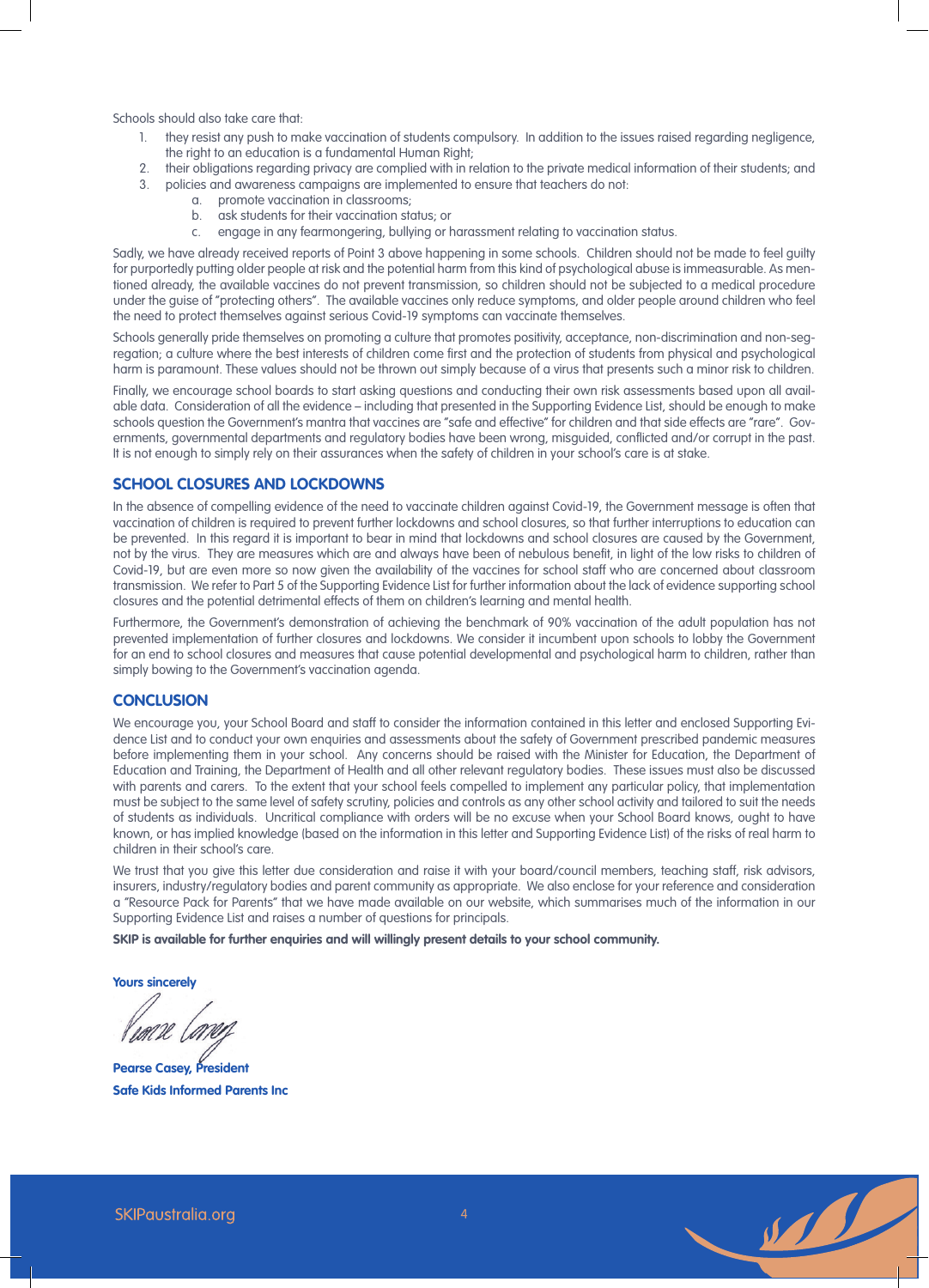# **Supporting Evidence**

# **1. RISK TO CHILDREN OF COVID-19**

### Comparison of outcomes from COVID infection in paediatric and adult patients before and after the emergence of Omicron.

Wang, L, Berger, NA., Kaelber, DC., Davis, PB., Volkow, ND., Xu, R., (January 2, 2022) Comparison of outcomes from COVID infection in paediatric and adult patients before and after the emergence of Omicron. Medrxiv. Retrieved January 10, 2022 from https:// doi.org/10.1101/2021.12.30.21268495

#### COVID-19 Delta variant in schools and early childhood education and care services in NSW.

COVID-19 Delta variant in schools and early childhood education and care services in NSW, Australia, (September 8, 2021). National Centre for Immunisation Research and Surveillance. Retrieved January 10, 2022 from https://www.ncirs.org.au/covid-19-deltavariant-schools-and-early-childhood-education-and-care-services-nsw-australia-16

#### Illness duration and symptom profile in symptomatic UK school-aged children tested for SARS-CoV-2.

Molteni, E., Sudre, C., Canas, L., Bhopal, S.S., Hughes, R.C., Antonelli, M., et al (August 3, 2021) Illness duration and symptom profile in symptomatic UK school-aged children tested for SARS-CoV-2. The Lancet. Child and Adolescent Health, Volume 5, ISSUE 10, 2021. Retrieved January 10, 2022 from https://www.thelancet.com/journals/lanchi/article/PIIS2352-4642(21)00198-X/fulltext

### Post-acute COVID-19 outcomes in children with mild and asymptomatic disease.

Say, D., Crawford, N., McNab, S., Wurzel, D., Steer, A., Tosif, S. (April 20, 2021). Post-acute COVID-19 outcomes in children with mild and asymptomatic disease. The Lancet. Retrieved January 10, 2022 from https://www.thelancet.com/journals/lanchi/article/ PIIS2352-4642(21)00124-3/fulltext

#### COVID-19 child vaccination: safety and ethical concerns.

COVID-19 child vaccination: safety and ethical concerns, (May 20, 2021). Hart Group. Retrieved January 10, 2022 from https://www. hartgroup.org/open-letter-child-vaccination/

#### Coronavirus (COVID-19) Case Numbers and Statistics.

Australia, 2 January 2022: 97,557 recorded cases of Covid-19 in children aged 0-19 3 Covid-19 deaths a survival rate of 99.997%

Coronavirus (COVID-19) Case Numbers and Statistics, (January 2, 2022). Australian Government Health Department. Retrieved January 2, 2022 from https://www.health.gov.au/health-alerts/covid-19/case-numbers-and-statistics

#### Factsheet: COVID-19 and children.

"…4.5% of cases have been in school aged children (between five and 17 years)."

COVID-19 and children, (n.d.). Australian Government Health Department. Retrieved January 10, 2022 from https://www.health. gov.au/sites/default/files/documents/2020/07/coronavirus-covid-19-and-children.pdf

# Risk of Hospitalization, severe disease, and mortality due to COVID-19 and PIMS-TS in children with SARS-CoV-2 infection in Germany.

Until May 2021, no Covid-19 deaths for children <11 years old, 99.999% survival rate for children <18 years old

Sorg, A.I., Hufnagel, M., Doenhardt, M., Diffloth N., Schroten H., Kries, R v., Berner R., Armann, J., (November 30, 2021) Risk of Hospitalization, severe disease, and mortality due to COVID-19 and PIMS-TS in children with SARS-CoV-2 infection in Germany. MedRxiv. Retrieved January 10, 2022 from https://www.medrxiv.org/content/10.1101/2021.11.30.21267048v1.full.pdf

#### COVID-19 Cases in Children – United Kingdom.

2 January 2021 to 13 August 2021

0 – 19 yrs: 26 deaths in a child population of 14 million

COVID-19 Cases in Children, (September 2, 2021). Office for National Statistics. Retrieved January 10, 2022 from

https://www.ons.gov.uk/aboutus/transparencyandgovernance/freedomofinformationfoi/covid19casesinchildren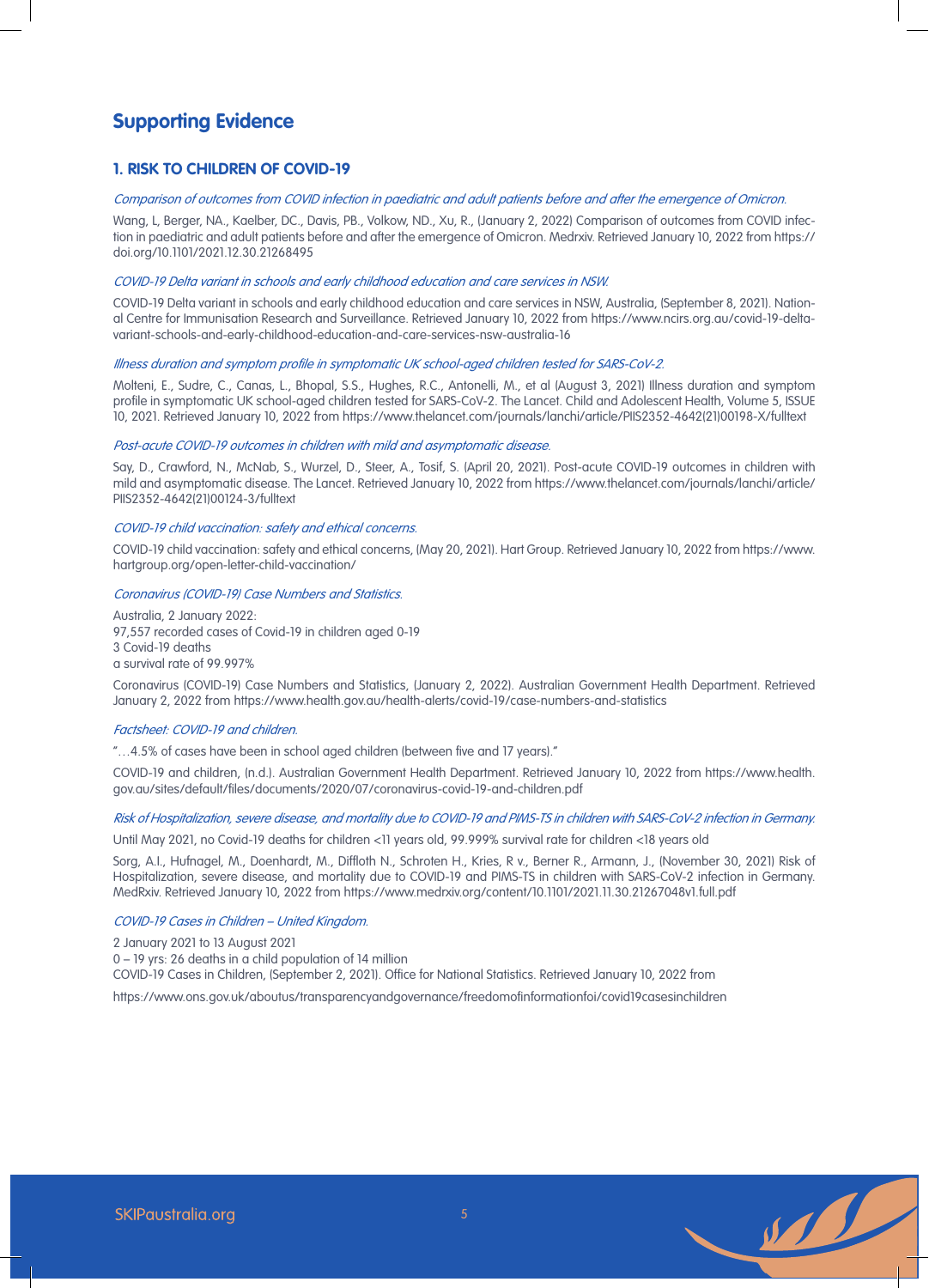### Deaths in Children and Young People in England following SARS-CoV-2 infection during the first pandemic year; a national study using linked mandatory child death reporting data.

"SARS-CoV-2 is very rarely fatal in CYP, even among those with underlying comorbidities."

Smith, C., Odd, D., Harwood, R., Ward, J., Linney, M., Clark, M., Hargreaves, D., Ladhani, S., Draper, E., Davis, P., Kenny, S., Whittaker, E., Luyt, K., Viner, R., Fraser, L. (July 7, 2021). Deaths in Children and Young People in England following SARS-CoV-2 infection during the first pandemic year; a national study using linked mandatory child death reporting data. Retrieved January 10, 2022 from https://www.researchsquare.com/article/rs-689684/v1

# Which children and young people are at higher risk of severe disease and death after SARS-CoV-2 infection: a systematic review and individual patient meta-analysis.

Harwood, R., Yan, H., Talawila Da Camara, N., Smith, C., Ward, J., Tudur-Smith, C., Linney, M., Clark, M., Whittaker, E., Saatci, D., Davis, PJ., Luyt, K., Draper, ES., Kenny, S., Fraser, L.K., Viner, R.M. (July 8, 2021) Which children and young people are at higher risk of severe disease and death after SARS-CoV-2 infection: a systematic review and individual patient meta-analysis. Medrxiv. Retrieved January 10, 2022 from https://www.medrxiv.org/content/10.1101/2021.06.30.21259763v1

# Children's mortality from COVID-19 compared with all-deaths and other relevant causes of death: epidemiological information for decision-making by parents, teachers, clinicians and policymakers.

Bhopal, S., Bagaria, J., Bhopal, R., (2020). Children's mortality from COVID-19 compared with all-deaths and other relevant causes of death: epidemiological information for decision-making by parents, teachers, clinicians and policymakers. Public Health, Volume 185. Retrieved January 10, 2022 from https://doi.org/10.1016/j.puhe.2020.05.047

#### Causes of Death, Australia (2020).

The Australian Bureau of Statistics lists Covid-19 as no 38 cause of death in 2020, with median age of Covid-19 deaths being 86.9. Causes of Death, Australia (September 29, 2021). Australian Bureau of Statistics. Retrieved 10 January, 2022 from https://www. abs.gov.au/statistics/health/causes-death/causes-death-australia/latest-release

# **2. MASKING CHILDREN**

Nonpharmaceutical Measures for Pandemic Influenza in Nonhealthcare Settings—Personal Protective and Environmental Measures.

Centers for Disease Control and Prevention (2020). Nonpharmaceutical Measures for Pandemic Influenza in Nonhealthcare Settings—Personal Protective and Environmental Measures. Retrieved January 10, 2022 from https://wwwnc.cdc.gov/eid/article/26/5/19-0994\_article

#### Coronavirus (COVID-19) – Are cloth face masks likely to provide protection against COVID-19?

"… their efficacy is unproven in the absence of randomised control trials (RCT)."

Australian Department of Health (2021). Coronavirus (COVID-19) – Are cloth face masks likely to provide protection against COVID-19? The Infection Control Expert Group (ICEG) have developed this response to questions about whether cloth face masks are likely to provide protection against COVID-19. Retrieved January 10, 2022 from https://www.health.gov.au/resources/publications/coronavirus-covid-19-are-cloth-face-masks-likely-to-provide-protection-against-covid-19

#### Nonpharmaceutical Measures for Pandemic Influenza in Nonhealthcare Settings—Personal Protective and Environmental Measures.

"…found no significant effect of face masks on transmission of laboratory-confirmed influenza."

Centers for Disease Control and Prevention (2020). Nonpharmaceutical Measures for Pandemic Influenza in Nonhealthcare Settings—Personal Protective and Environmental Measures. Retrieved January 10, 2022 from https://wwwnc.cdc.gov/eid/article/26/5/19-0994\_article

#### Corona child studies "Co-Ki": first results of a Germany-wide register on mouth and nose covering (mask) in children.

"…68% reported that children complained about impairments caused by wearing the mask."

"…a renewed risk-benefit assessment of mask obligation in the vulnerable group of children."

Schwarz S, Jenetzky E, Krafft H, Maurer T, Martin D. Coronakinderstudien "Co-Ki": erste Ergebnisse eines deutschlandweiten Registers zur Mund-Nasen-Bedeckung (Maske) bei Kindern [Corona child studies "Co-Ki": first results of a Germany-wide register on mouth and nose covering (mask) in children]. Monatsschr Kinderheilkd. 2021 Feb 22:1-10. German. Retrieved January 10, 2022 from https://pubmed.ncbi.nlm.nih.gov/33642617/.

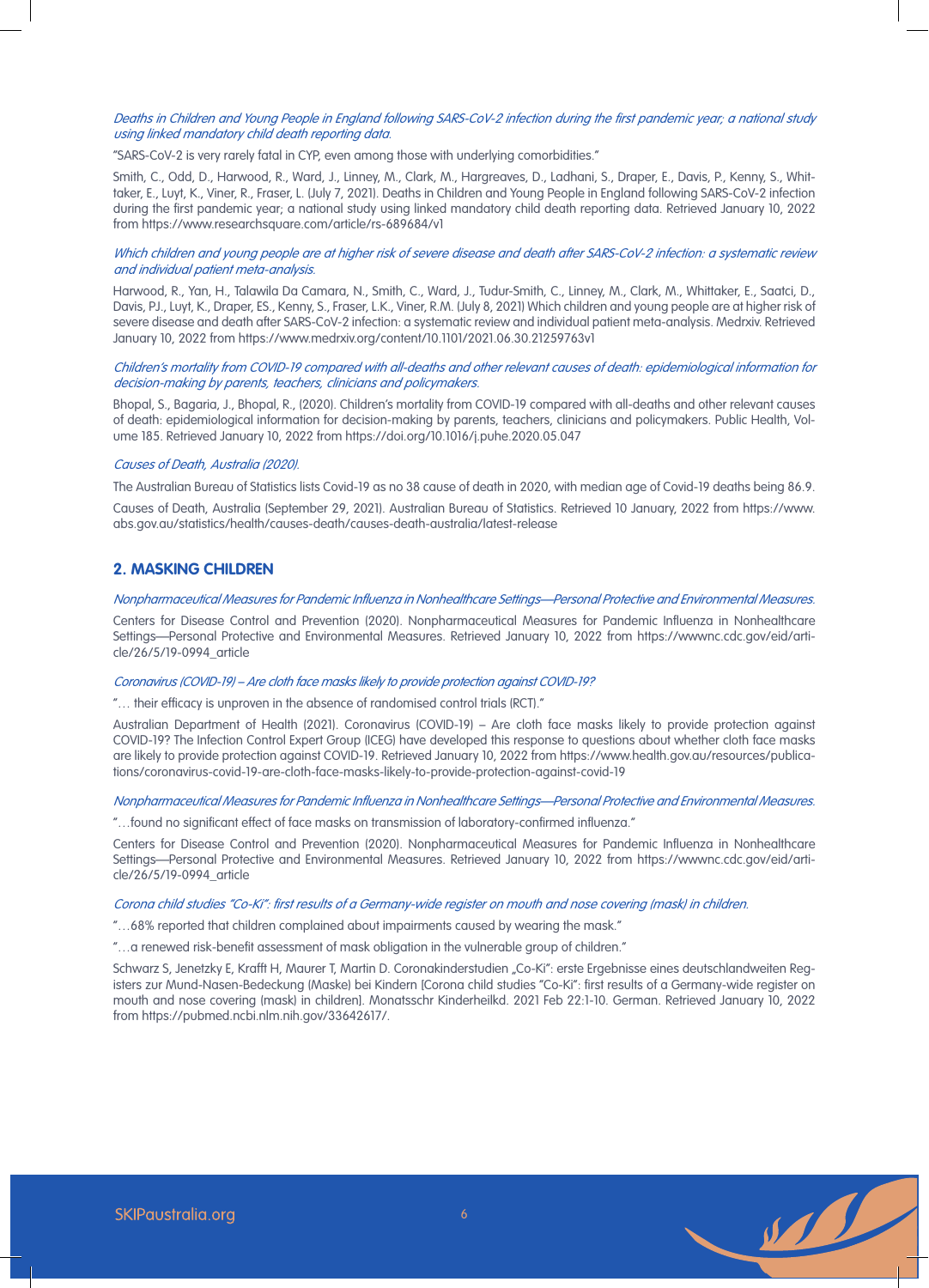### Impact of wearing face masks in public to prevent infectious diseases on the psychosocial development in children and adolescents: a systematic review.

"Studies reported psychological symptoms like anxiety and stress as well as concentration and learning problems"

Freiberg A, Horvath K, Hahne TM, Drössler S, Kämpf D, Spura A, Buhs B, Reibling N, De Bock F, Apfelbacher C, Seidler A. Beeinflussung der psychosozialen Entwicklung von Kindern und Jugendlichen durch das Tragen von Gesichtsmasken im öffentliche Raum zur Prävention von Infektionskrankheiten: Ein systematischer Review [Impact of wearing face masks in public to prevent infectious diseases on the psychosocial development in children and adolescents: a systematic review]. Bundesgesundheitsblatt Gesundheitsforschung Gesundheitsschutz. 2021 Dec;64(12):1592-1602. German. Retrieved January 10, 2022 from https:// pubmed.ncbi.nlm.nih.gov/34694428/

# Masked education? The benefits and burdens of wearing face masks in schools during the current Corona pandemic.

"…at the very least, all school professionals should be aware of the detrimental effects of face masks on face recognition and identification, communication, and social-emotional interaction."

Spitzer M. Masked education? The benefits and burdens of wearing face masks in schools during the current Corona pandemic. Trends Neurosci Educ. 2020 Sep;20:100138. Retrieved January 10, 2022 from https://www.ncbi.nlm.nih.gov/pmc/articles/ PMC7417296/

#### Masks – Do Benefits Outweigh the Harms?

"…face coverings for healthy people do more harm than good".

Sidley, G., Mordue, A., (2021). Masks – Do Benefits Outweigh the Harms? HART Group. Retrieved January 10, 2022 from https:// www.hartgroup.org/masks/

#### Coronavirus disease (COVID-19): Children and masks.

WHO and UNICEF advise on the wearing of masks for children

World Health Organization. (August 21, 2020). Coronavirus disease (COVID-19): Children and masks. Retrieved January 10, 2022 from https://www.who.int/news-room/q-a-detail/q-a-children-and-masks-related-to-covid-19

### When and how to use masks.

World Health Organization. (December 1, 2020). Coronavirus disease (COVID-19) advice for the public. Retrieved January 10, 2022 from https://www.who.int/emergencies/diseases/novel-coronavirus-2019/advice-for-public/when-and-how-to-use-masks

# **3. COVID-19 VACCINATIONS FOR CHILDREN**

#### World Health Organisation does not recommend Pfizer BioNTech for children under 12.

"There are currently no efficacy or safety data for children below the age of 12 years. Until such data are available, individuals below 12 years of age should not be routinely vaccinated."

World Health Organisation (January 5, 2022). The Pfizer BioNTech (BNT162b2) COVID-19 vaccine: What you need to know. Retrieved January 15, 2022 from https://www.who.int/news-room/feature-stories/detail/who-can-take-the-pfizer-biontech-covid-19--vaccine

#### Why are we vaccinating children against COVID-19?

Kostoff, R. N., Calina, D., Kanduc, D., Briggs, M. B., Vlachoyiannopoulos, P., Svistunov, A. A., Tsatsakis, A. (2021) Why are we vaccinating children against COVID-19? Toxicology Reports, Volume 8, 2021. Retrieved January 10, 2022 from https://www.sciencedirect.com/science/article/pii/S221475002100161X

### Pre-Existing Immunity to Covid-19.

Girardot, M. (July 10, 2021). Should people who have recovered from COVID take a vaccine? Pandata. Retrieved January 10, 2022 from https://www.pandata.org/should-covid-recovered-take-vaccine/

### **COVID-19 VACCINES ARE IN CLINICAL TRIALS**

# COVID-19 Vaccines Undergoing Evaluation.

Covid19 vaccines are provisionally approved by TGA: "Many of the large-scale clinical trials that will provide evidence of safety and effectiveness are still progressing and these results will be provided to the TGA as they become available."

Therapeutic Goods Administration (December 8, 2021). COVID-19 Vaccines Undergoing Evaluation. Retrieved January 10, 2022 from https://www.tga.gov.au/covid-19-vaccines-undergoing-evaluation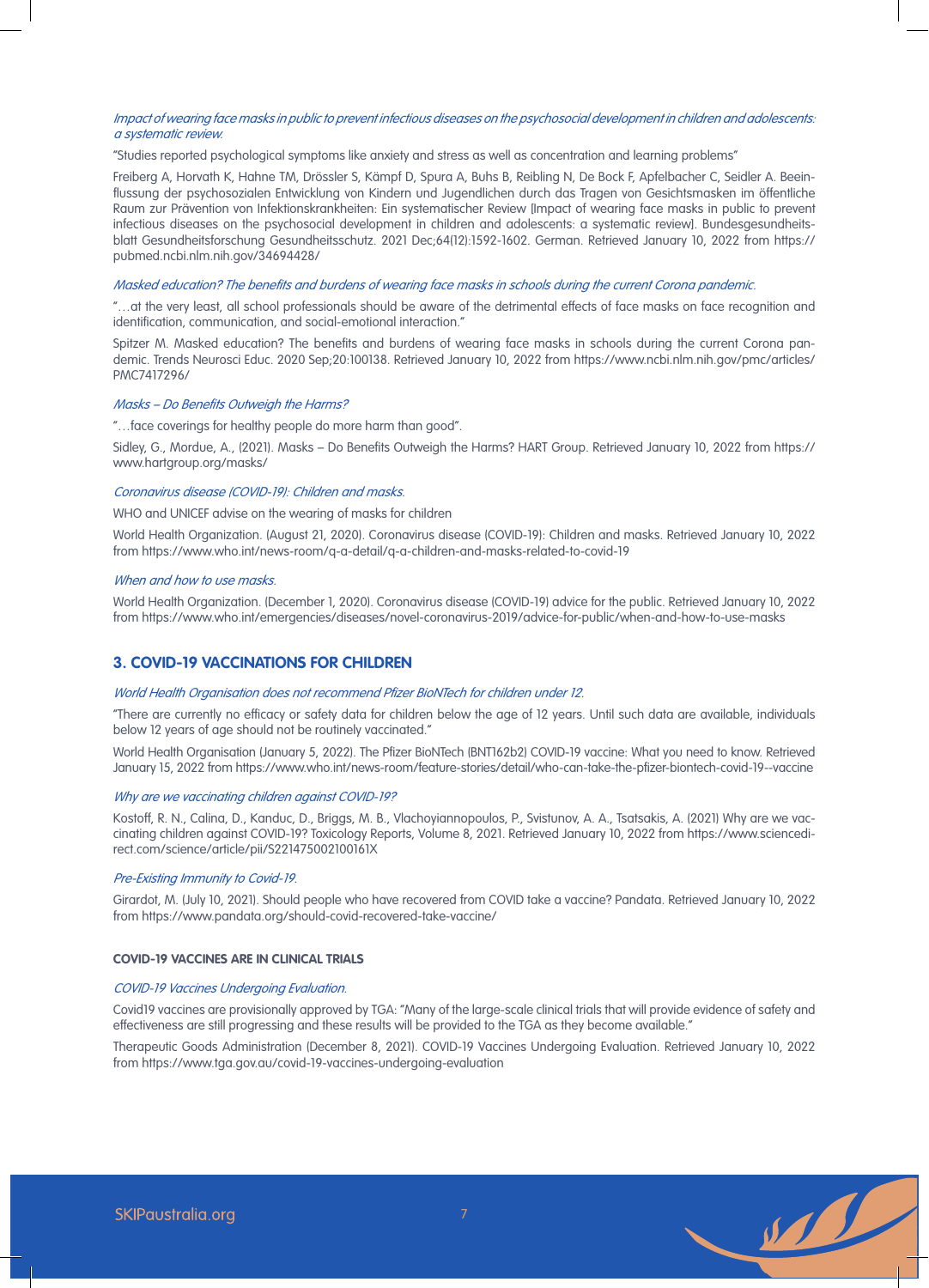#### Australian Product Information - Comirnaty Covid-19 Vaccine

"The safety and efficacy of COMIRNATY in children aged less than 12 years of age have not

#### yet been established."

Therapeutic Goods Administration (July 2021). AUSTRALIAN PRODUCT INFORMATION – COMIRNATY™ (BNT162b2 [mRNA]) COVID-19 VACCINE. Retrieved January 10, 2022 from https://www.tga.gov.au/sites/default/files/covid-19-vaccine-pfizer-australia-comirnaty-bnt162b2-mrna-pi.pdf

#### COVID-19 vaccine: Provisional registrations.

In Australia TGA provisionally approves Spikevax mRNA for children aged 12 years and over

Therapeutic Good Administration (2021). COVID-19 vaccine: Provisional registrations. Retrieved January 10, 2022 from https:// www.tga.gov.au/covid-19-vaccine-provisional-registrations

# CDC Approval Letter – Comirnaty.

Long-term safety studies of Covid19 vaccinations in children are not expected until 2025.

Food and Drug Administration (August 3, 2021). Approval Letter – Comirnaty. Retrieved January 10, 2022 from https://www.fda. gov/media/151710/download

#### **ARE COVID-19 VACCINES EFFECTIVE?**

#### Effectiveness of COVID-19 vaccines against Omicron or Delta infection.

"Receipt of 2 doses of COVID-19 vaccines was not protective against Omicron."

Buchan, S., Chung, H., Brown, K., Austin, P., Fell, D., Gubbay, J., Nasreen, S., Schwartz, K., Sundaram, M., Tadrous, M., Wilson, K., Wilson, S.E., Kwong, J. (December 30, 2021). Effectiveness of COVID-19 vaccines against Omicron or Delta infection. medRxiv. Retrieved January 15, 2022 from https://www.medrxiv.org/content/10.1101/2021.12.30.21268565v1

#### COVID-19 Vaccines Proven to Cause More Harm than Good.

Classen B. (2021). US COVID-19 Vaccines Proven to Cause More Harm than Good Based on Pivotal Clinical Trial Data Analyzed Using the Proper Scientific Endpoint, "All Cause Severe Morbidity." Trends Int Med. 2021; 1(1): 1-6 Retrieved January 10, 2022 from https://www.scivisionpub.com/pdfs/us-covid19-vaccines-proven-to-cause-more-harm-than-good-based-on-pivotal-clinical-trial-data-analyzed-using-the-proper-scientific--1811.pdf

#### **ARE COVID-19 VACCINES SAFE?**

#### COVID-19 Vaccine Weekly Safety Report: 13-01-2022.

TGA has received about 3,000 reports after vaccination with Comirnaty (Pfizer) and Spikevax (Moderna) of 12 – 17 year-olds.

Therapeutic Goods Administration. Covid-19 Vaccine Weekly Safety report – 13-01-2022. Retrieved January 14, 2022 from https:// www.tga.gov.au/periodic/covid-19-vaccine-weekly-safety-report-13-01-2022.

#### Risk of Developing Myocarditis or Pericarditis Following Comirnaty (Pfizer) vaccine.

The Australian Department of Health's information page: "The risk in children aged 5 to 11 years is not yet known. The clinical trial in children aged 5 to 11 years did not have enough participants to assess rates of myocarditis or pericarditis following the Pfizer COVID-19 vaccine."

Department of Health (January 7, 2022). Comirnaty (Pfizer). Retrieved January 10, 2022 from https://www.health.gov.au/initiatives-and-programs/covid-19-vaccines/approved-vaccines/pfizer

#### Vaccination-Associated Myocarditis in Children Ages 12-17: A Stratified National Database Analysis.

U.S.A. study reports post-vaccination cardiac adverse effects rates of 162 and 94 per million in boys aged 12-15 and 16-17 respectively, after second dose vaccination.

Høeg, T.B., Krug, A., Stevenson, J., Mandrola J., (August 2021). SARS-CoV-2 mRNA Vaccination-Associated Myocarditis in Children Ages 12 - 17: A Stratified National Database Analysis. MedRxiv. Retrieved 10 January, 2022 from https://www.medrxiv.org/conten t/10.1101/2021.08.30.21262866v1

#### Population-based Incidence of Myopericarditis After COVID-19 Vaccination in Danish Adolescents.

Nygaard, U., et al. (2022). Population-based Incidence of Myopericarditis After COVID-19 Vaccination in Danish Adolescents. Pediatr Infect Dis J, 41(1), e25-e28. Retrieved January 15, 2022 from https://journals.lww.com/pidj/Fulltext/2022/01000/Population\_based\_Incidence\_of\_Myopericarditis.26.aspx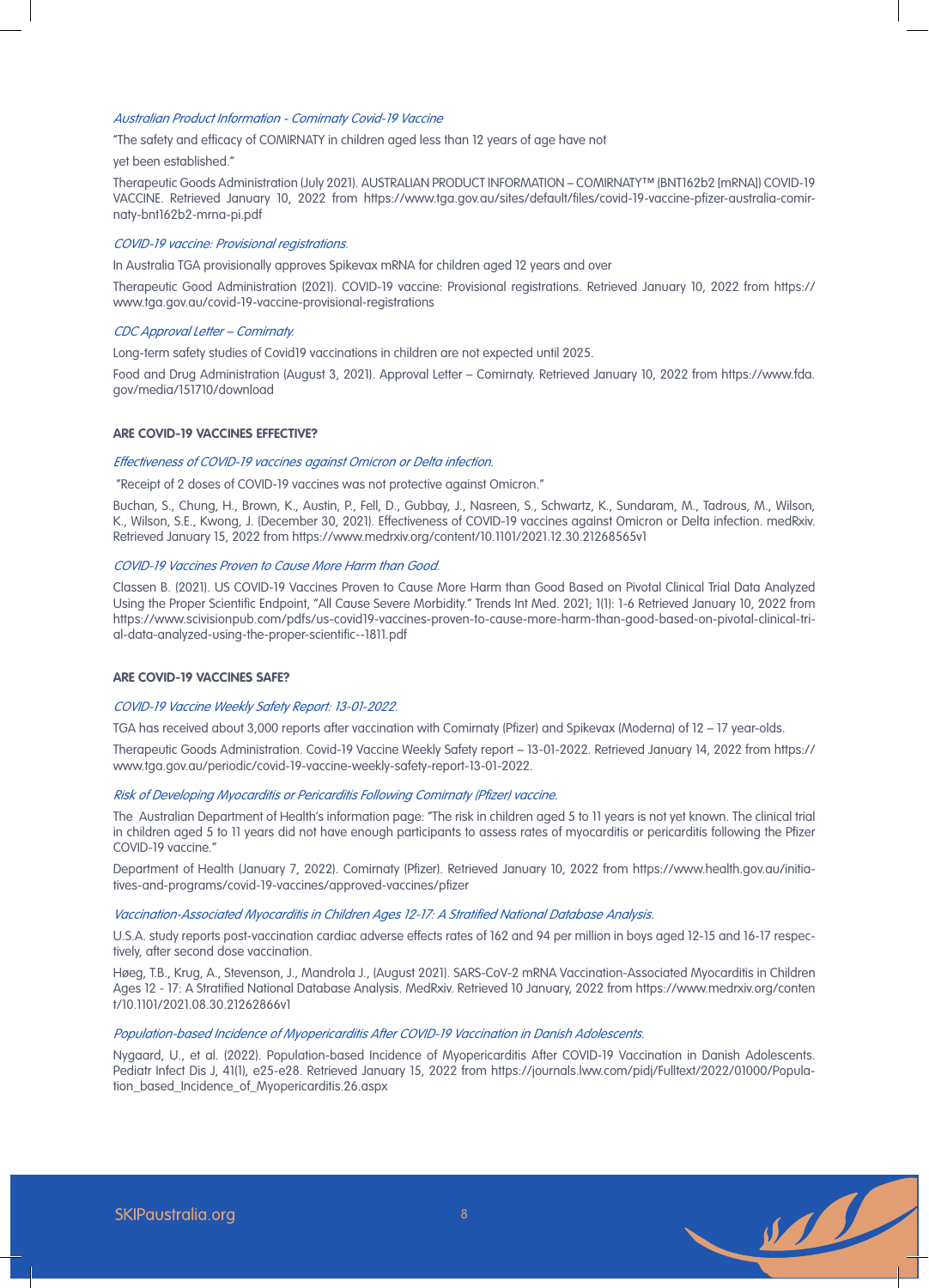# Epidemiology of Acute Myocarditis/Pericarditis in Hong Kong Adolescents Following Comirnaty Vaccination.

Chua, G. T., et al.(2021). Epidemiology of Acute Myocarditis/Pericarditis in Hong Kong Adolescents Following Comirnaty Vaccination. Clin Infect Dis. Retrieved January 15, 2022 from https://www.ncbi.nlm.nih.gov/pubmed/34849657

#### Myocarditis and Pericarditis in Adolescents after First and Second doses of mRNA COVID-19 Vaccines.

Foltran, D., et al.(2021). Myocarditis and Pericarditis in Adolescents after First and Second doses of mRNA COVID-19 Vaccines. Eur Heart J Qual Care Clin Outcomes. Retrieved January 15, 2022 from https://www.ncbi.nlm.nih.gov/pmc/articles/PMC8690190/pdf/ qcab090.pdf

#### Autoantibody Release in Children after Corona Virus mRNA Vaccination: A Risk Factor of Multisystem Inflammatory Syndrome?

Buchhorn, R., Meyer, C., Schulze-Forster, K., Junker, J., & Heidecke, H. (2021). Autoantibody Release in Children after Corona Virus mRNA Vaccination: A Risk Factor of Multisystem Inflammatory Syndrome? Vaccines (Basel), 9(11). Retrieved January 15, 2022 from https://www.ncbi.nlm.nih.gov/pubmed/34835284

#### A Series of Patients With Myocarditis Following SARS-CoV-2 Vaccination With mRNA-1279 and BNT162b2.

Dickey, J. B., et al.(2021). A Series of Patients With Myocarditis Following SARS-CoV-2 Vaccination With mRNA-1279 and BNT162b2. JACC Cardiovasc Imaging, 14(9), 1862-1863. Retrieved January 15, 2022 from https://www.sciencedirect.com/science/article/pii/ S1936878X21004861?via%3Dihub

#### Myopericarditis After the Pfizer Messenger Ribonucleic Acid Coronavirus Disease Vaccine in Adolescents.

Schauer, J., Buddhe, S., Colyer, J., Sagiv, E., Law, Y., Mallenahalli Chikkabyrappa, S., & Portman, M. A. (2021). Myopericarditis After the Pfizer Messenger Ribonucleic Acid Coronavirus Disease Vaccine in Adolescents. J Pediatr, 238, 317-320. Retrieved January 15, 2022 from https://www.jpeds.com/article/S0022-3476(21)00665-X/fulltext

### Cardiac MRI Findings of Myocarditis After COVID-19 mRNA Vaccination in Adolescents.

Chelala, L., Jeudy, J., Hossain, R., Rosenthal, G., Pietris, N., & White, C. (2021). Cardiac MRI Findings of Myocarditis After COVID-19 mRNA Vaccination in Adolescents. AJR Am J Roentgenol. Retrieved January 15, 2022 from https://www.ncbi.nlm.nih.gov/ pubmed/34704459

# Myocarditis and Pericarditis following COVID-19 Vaccination: Inequalities in Age and Vaccine Types.

Li, M., Yuan, J., Lv, G., Brown, J., Jiang, X., & Lu, Z. K. (2021). Myocarditis and Pericarditis following COVID-19 Vaccination: Inequalities in Age and Vaccine Types. J Pers Med, 11(11). Retrieved January 15, 2022 from https://www.ncbi.nlm.nih.gov/pubmed/34834458

# Myocarditis-induced Sudden Death after BNT162b2 mRNA COVID-19 Vaccination in Korea.

Choi, S.,et al. (2021). Myocarditis-induced Sudden Death after BNT162b2 mRNA COVID-19 Vaccination in Korea: Case Report Focusing on Histopathological Findings. J Korean Med Sci, 36(40), e286. Retrieved January 15, 2022 from https://www.ncbi.nlm.nih. gov/pubmed/34664804

# Covid-19: Sweden, Norway, and Finland suspend use of Moderna vaccine in young people "as a precaution."

Nordic countries suspend Spikevax (Moderna) vaccine over cardiovascular concerns.

Paterlini, M. (2021). Covid-19: Sweden, Norway, and Finland suspend use of Moderna vaccine in young people "as a precaution". The BMJ. Retrieved January 10, 2022 from https://www.bmj.com/content/375/bmj.n2477

### Moderna Covid vaccine no longer authorised in Germany and France.

France and Germany no longer recommend Spikevax (Moderna) for under 30s

Hart, R. (November 10, 2021) Germany, France Restrict Moderna's Covid Vaccine For Under-30s Over Rare Heart Risk—Despite Surging Cases. Forbes. Retrieved January 10, 2022 from https://www.forbes.com/sites/roberthart/2021/11/10/germany-francerestrict-modernas-covid-vaccine-for-under-30s-over-rare-heart-risk-despite-surging-cases/?sh=4226f54b2a8a

#### U.S.A. has not approved Moderna for under 18s.

U.S. Food and Drug Administration (January 7, 2022). Moderna COVID-19 Vaccine. Retrieved January 15, 2022 from https://www. fda.gov/emergency-preparedness-and-response/coronavirus-disease-2019-covid-19/moderna-covid-19-vaccine

# **4. INFORMED CONSENT / ETHICS**

#### Australian Immunisation Handbook.

Australian Immunisation government guidelines for consent:

Australian Government Department of Health. (2019). Preparing for vaccination. Retrieved January 10, 2022 from https://immunisationhandbook.health.gov.au/vaccination-procedures/preparing-for-vaccination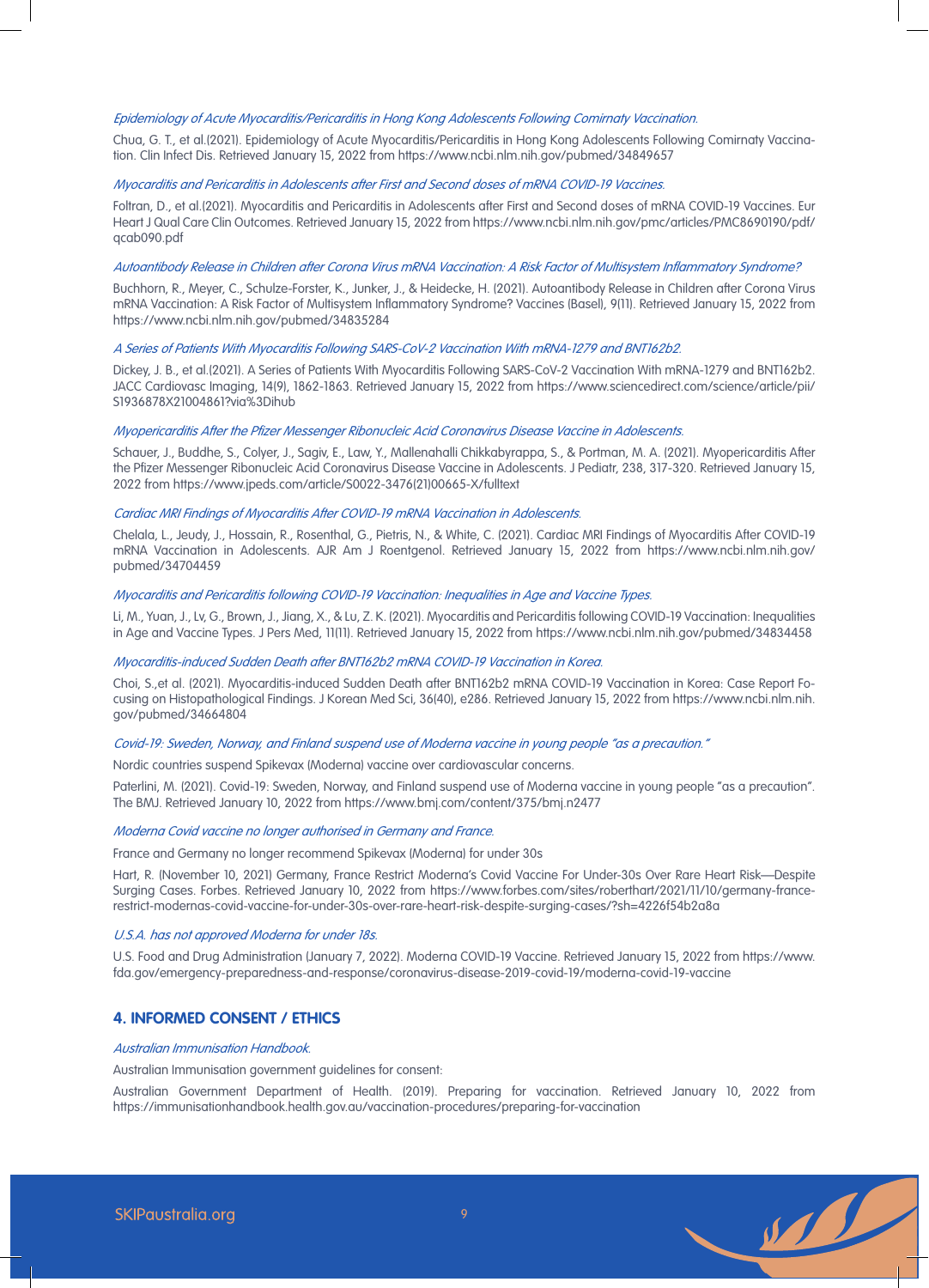# Children, Consent and Medical Procedures. Open Letter to Education Ministers.

The Gillick Principle is summarised in an Open Letter to all Education Ministers by human rights lawyer Peter Fam.

Children, Consent and Medical Procedures (2021). Retrieved January 12, 2022 from https://skipaustralia.org/wp/wp-content/ uploads/2022/01/Letter-to-Ministers-for-Education.pdf

# The Australian Code for the Responsible Conduct of Research.

As per the Therapeutic Goods Act 1989, a Human Research Ethics Committee (HREC) is required to evaluate the conduct of the trial.

National Health and Medical Research Council (2018). The Australian Code for the Responsible Conduct of Research. Retrieved January 10, 2022 from https://www.nhmrc.gov.au/about-us/publications/australian-code-responsible-conduct-research-2018

#### National Statement on Ethical Conduct in Human Research.

National Health and Medical Research Council (2018). National Statement on Ethical Conduct in Human Research. Retrieved January 10, 2022 from https://www.nhmrc.gov.au/about-us/publications/national-statement-ethical-conduct-human-research-2007-updated-2018

# **5. SCHOOL CLOSURES AND LOCKDOWNS**

#### More Than 400 Studies on the Failure of Compulsory Covid Interventions.

More Than 400 Studies on the Failure of Compulsory Covid Interventions (November 30, 2021). Brownstone Institute. Retrieved January 10, 2022 from https://brownstone.org/articles/more-than-400-studies-on-the-failure-of-compulsory-covid-interventions/

# Sharp Increases in Drug Overdose Deaths Among High-School-Age Adolescents During the US COVID-19 Epidemic and Illicit Fentanyl Crisis.

Friedman, J., Godvin, M., Shover, C., Gone, J.P., Hansen, H., Schriger D. (2021). Sharp Increases in Drug Overdose Deaths Among High-School-Age Adolescents During the US COVID-19 Epidemic and Illicit Fentanyl Crisis. MedRxiv 2021.12.23.21268284. Retrieved January 10, 2022 from https://www.medrxiv.org/content/10.1101/2021.12.23.21268284v1

#### School closures do more harm to children than the virus, experts warn.

Carey, A., & Prytz, A. (May 27, 2021). School closures do more harm to children than the virus, experts warn. The Age. Retrieved January 10, 2022 from https://www.theage.com.au/politics/victoria/school-closures-do-more-harm-to-children-than-the-virusexperts-warn-20210527-p57vl6.htm

#### COVID-19 impact on mental health.

Australian Institute of Health and Welfare reports large spikes in helpline calls and demands on mental health-related services.

COVID-19 impact on mental health (December 8, 2021). Australian Institute of Health and Welfare. Retrieved January 10, 2022 from https://www.aihw.gov.au/reports/mental-health-services/mental-health-services-in-australia/report-contents/covid-19-impacton-mental-health

# An analysis of COVID-19 in ECEC and schools and evidence-based recommendations for opening ECEC and schools & keeping them open.

An analysis of COVID-19 in ECEC and schools and evidence-based recommendations for opening ECEC and schools & keeping them open (November 9, 2020). Murdoch Children's Research Institute. Retrieved January 10, 2022 from https://www.mcri.edu. au/sites/default/files/media/covid\_in\_schools\_report\_final\_10112020.pdf

### COVID-19 Impacting a Generation.

COVID-19 Impacting a Generation (2021). Anglicare Victoria. Retrieved January 10, 2022 from https://www.anglicarevic.org.au/ wp-content/uploads/2021/12/Anglicare\_Victoria\_COVID\_Report.pdf

# Government reports in NSW show there is no need to close schools.

COVID-19 Delta variant in schools and early childhood education and care services in NSW, Australia. (September 8, 2021). National Centre for Immunisation Research and Surveillance. Retrieved January 10, 2022 from https://www.ncirs.org.au/covid-19-deltavariant-schools-and-early-childhood-education-and-care-services-nsw-australia-16

NSW Government (2020). Report: COVID-19 in schools and the experience in NSW. Retrieved January 10, 2022 from https://www. nsw.gov.au/news/report-covid-19-schools-and-experience-nsw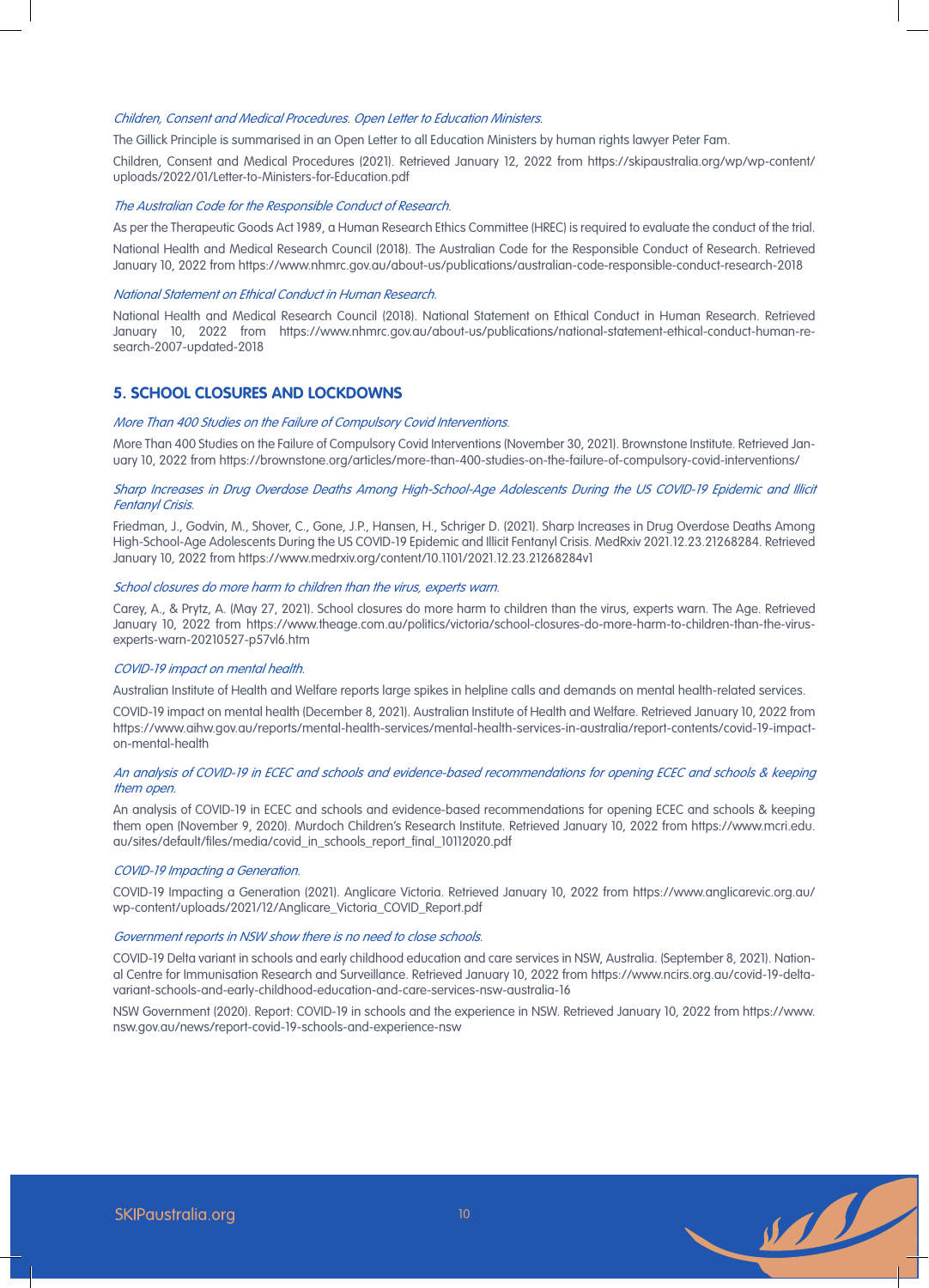#### Issues with remote learning.

Sacks, D., Bayles, K., Taggart, A., & Noble, S. (n.d.). COVID-19 and education: how Australian schools are responding and what happens next. Retrieved January 10, 2022 from https://www.pwc.com.au/government/government-matters/covid-19-education-how-australian-schools-are-responding.html

Emerging from COVID-19: Insights Snapshot (May 2021). The Smith Family. Retrieved January 10, 2022 from https://www.thesmithfamily.com.au/-/media/files/about-us/media/the-smith-family\_insights-snapshot\_may-2021.pdf

#### Children need playgrounds now, more than ever. We can reduce COVID risk and keep them open.

Goldfeld, S. & Sewell, J. (August 24, 2021). Children need playgrounds now, more than ever. We can reduce COVID risk and keep them open. The Conversation. Retrieved January 10, 2022 from https://theconversation.com/children-need-playgrounds-nowmore-than-ever-we-can-reduce-covid-risk-and-keep-them-open-166562

#### Associations between COVID-19 transmission rates, park use, and landscape structure.

Johnson. T.F., Hordley L.A., Greenwell M.P., Evans L.C., Associations between COVID-19 transmission rates, park use, and landscape structure. Sci Total Environ. October 2021. Retrieved January 10, 2022 from https://pubmed.ncbi.nlm.nih.gov/34210524/

# Learning loss due to school closures during the COVID-19 pandemic.

Engzell, P., Frey, A., & Verhagen, M. (April 27, 2021). Learning loss due to school closures during the COVID-19 pandemic. US National Library of Medicine National Institutes of Health. Retrieved January 10, 2022 from https://www.ncbi.nlm.nih.gov/pmc/ articles/PMC8092566/

#### Learning Loss in Vulnerable Student Populations After the First Covid-19 School Closure in the Netherlands.

Schuurman, T., Henrichs, L., Schuurman, N., Polderdijk, S., Hornstra, L. (December 10, 2021). Learning Loss in Vulnerable Student Populations After the First Covid-19 School Closure in the Netherlands. Scandinavian Journal of Educational Research. Retrieved January 10, 2022 from https://www.researchgate.net/publication/356952943\_Learning\_Loss\_in\_Vulnerable\_Student\_Populations\_After\_the\_First\_Covid-19\_School\_Closure\_in\_the\_Netherlands

# COVID-19 pandemic: The impact on vulnerable children and young people in Australia.

Jones, B,, Woolfenden, S., Pengilly, S., Breen, C., Cohn, R., Biviano, L., Johns, A., Worth, A., Lamb, R., Lingam, R., Silove, N., Marks, S., Tzioumi, D., Zwi, K.. (December 2020). COVID-19 pandemic: The impact on vulnerable children and young people in Australia. J Paediatr Child Health. Retrieved January 10, 2022 from https://pubmed.ncbi.nlm.nih.gov/32931623/

## Learning the lessons from the long school lockdowns.

Sonnemann, J. & Hunter, J. (October 5, 2021). Learning the lessons from the long school lockdowns. Grattan Institute. Retrieved January 10, 2022 from https://grattan.edu.au/news/learning-the-lessons-from-the-long-school-lockdowns/

**Should you require an electronic version of this document for ease of access to the links to sources cited, please send an email to schoolsonnotice@skipaustralia.org.**